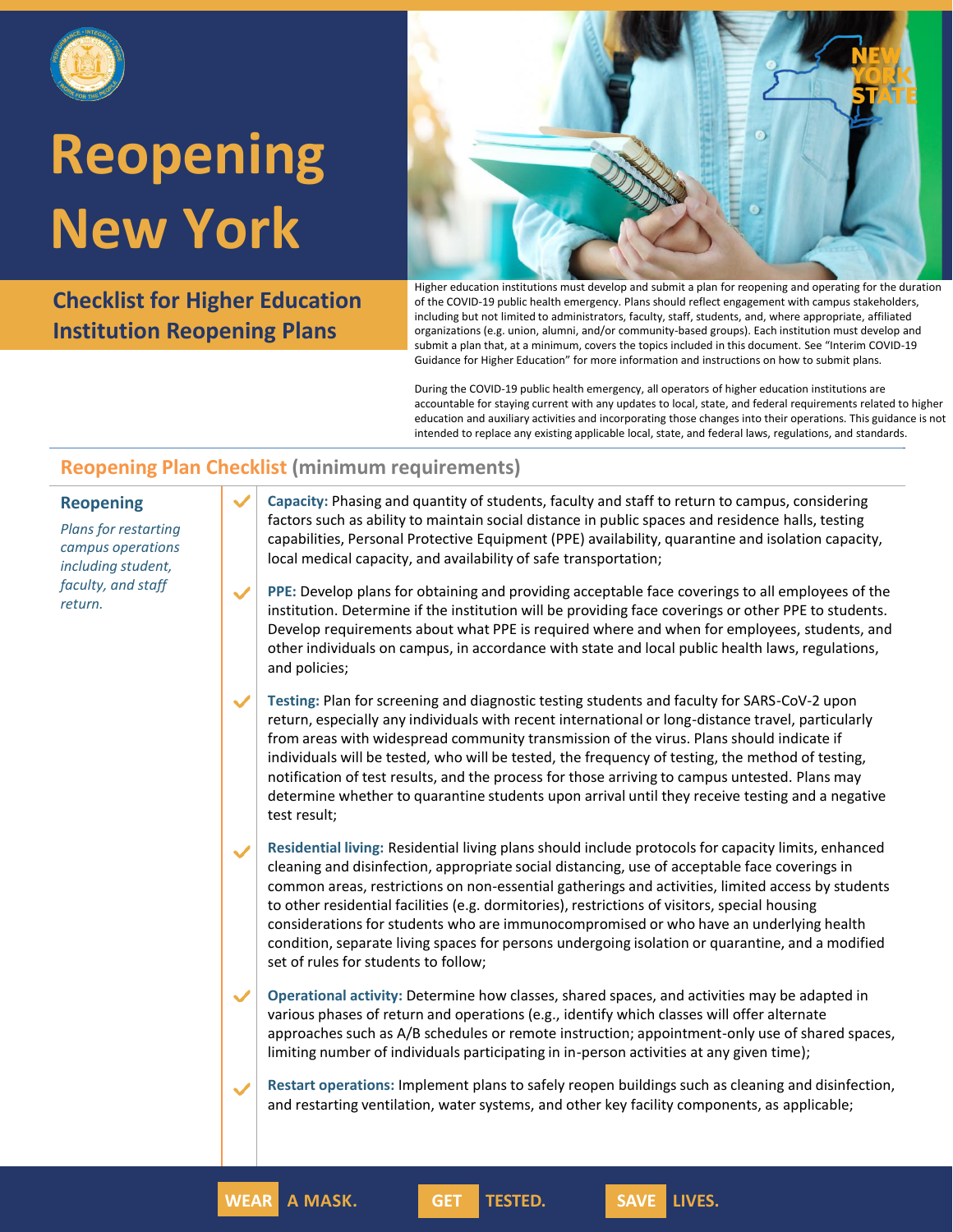

# **Reopening New York**

**Checklist for Higher Education Institution Reopening Plans**



Higher education institutions must develop and submit a plan for reopening and operating for the duration of the COVID-19 public health emergency. Plans should reflect engagement with campus stakeholders, including but not limited to administrators, faculty, staff, students, and, where appropriate, affiliated organizations (e.g. union, alumni, and/or community-based groups). Each institution must develop and submit a plan that, at a minimum, covers the topics included in this document. See "Interim COVID-19 Guidance for Higher Education" for more information and instructions on how to submit plans.

During the COVID-19 public health emergency, all operators of higher education institutions are accountable for staying current with any updates to local, state, and federal requirements related to higher education and auxiliary activities and incorporating those changes into their operations. This guidance is not intended to replace any existing applicable local, state, and federal laws, regulations, and standards.

#### **Reopening Plan Checklist (minimum requirements)**

| <b>Reopening (cont'd)</b>                                                                                                                  | $\checkmark$ | Extracurriculars: Institute policies regarding extracurricular programs and which activities will be<br>allowed, considering social distancing and risk of COVID-19 transmission;                                                                                                                                                                                                                                     |
|--------------------------------------------------------------------------------------------------------------------------------------------|--------------|-----------------------------------------------------------------------------------------------------------------------------------------------------------------------------------------------------------------------------------------------------------------------------------------------------------------------------------------------------------------------------------------------------------------------|
|                                                                                                                                            | $\checkmark$ | Vulnerable populations: Consider vulnerable populations on campus and individuals who may<br>not feel comfortable returning, to allow them to safely participate in educational activities and<br>accommodate their specific circumstances; and                                                                                                                                                                       |
|                                                                                                                                            | ✓            | Hygiene, cleaning and disinfection: Establish campus-wide cleaning and disinfection protocols for<br>classrooms, residence halls, restrooms, dining halls and other facilities. Promote hand and<br>respiratory hygiene among all individuals on campus.                                                                                                                                                              |
| <b>Monitoring</b><br>Policies to track health<br>conditions on campus.                                                                     | $\checkmark$ | Testing responsibility: Identify who is responsible for purchasing and administering testing, as<br>well as notification of test results; plans should offer contingencies for continual screening of<br>symptoms and temperature checks without testing, if needed;                                                                                                                                                  |
|                                                                                                                                            | $\checkmark$ | Testing frequency and protocols: Determine testing frequency and process which may include<br>plans to test for cause (e.g. symptomatic individuals, close or proximate contacts, international<br>travel), plans to test for surveillance to proactively monitor for symptoms of influenza-like illness,<br>as well as protocols around group testing;                                                               |
|                                                                                                                                            | $\checkmark$ | Early warning signs: Define metrics that will serve as early warning signs that positive cases may<br>be increasing beyond an acceptable level; define method(s) to monitor against such metrics;                                                                                                                                                                                                                     |
|                                                                                                                                            | ✓            | Tracing: Consider plans for contact tracing in close coordination with state and local health<br>departments using the protocols, training, and tools provided through the New York State Contact<br>Tracing Program - an initiative between the Department of Health, Bloomberg Philanthropies,<br>Johns Hopkins Bloomberg School of Public Health, and Vital Strategies; and                                        |
|                                                                                                                                            | $\checkmark$ | Screening: Develop plans for regular health screening of employees, students, and visitors.                                                                                                                                                                                                                                                                                                                           |
| <b>Containment</b><br>Plans for how to<br>respond to positive or<br>suspected cases, as well<br>as preventative policies<br>and practices. | $\checkmark$ | Isolation: Identify how to isolate symptomatic individuals, both residential and non-residential (as<br>applicable). Plans must specifically identify where individuals will be residing (e.g. residence halls,<br>hotels, home) throughout the duration of their isolation, as well as the support system that will<br>be provided including food, medicine, psychosocial, academic and/or other support, as needed; |
|                                                                                                                                            | ✓            | Quarantine: Identify how exposed individuals (residential and non-residential) will be<br>quarantined away from others, including the support system that will be provided including food,<br>medicine, psychosocial, academic and/or other support, as needed;                                                                                                                                                       |
|                                                                                                                                            |              |                                                                                                                                                                                                                                                                                                                                                                                                                       |

**WEAR A MASK. GET TESTED. SAVE LIVES.**